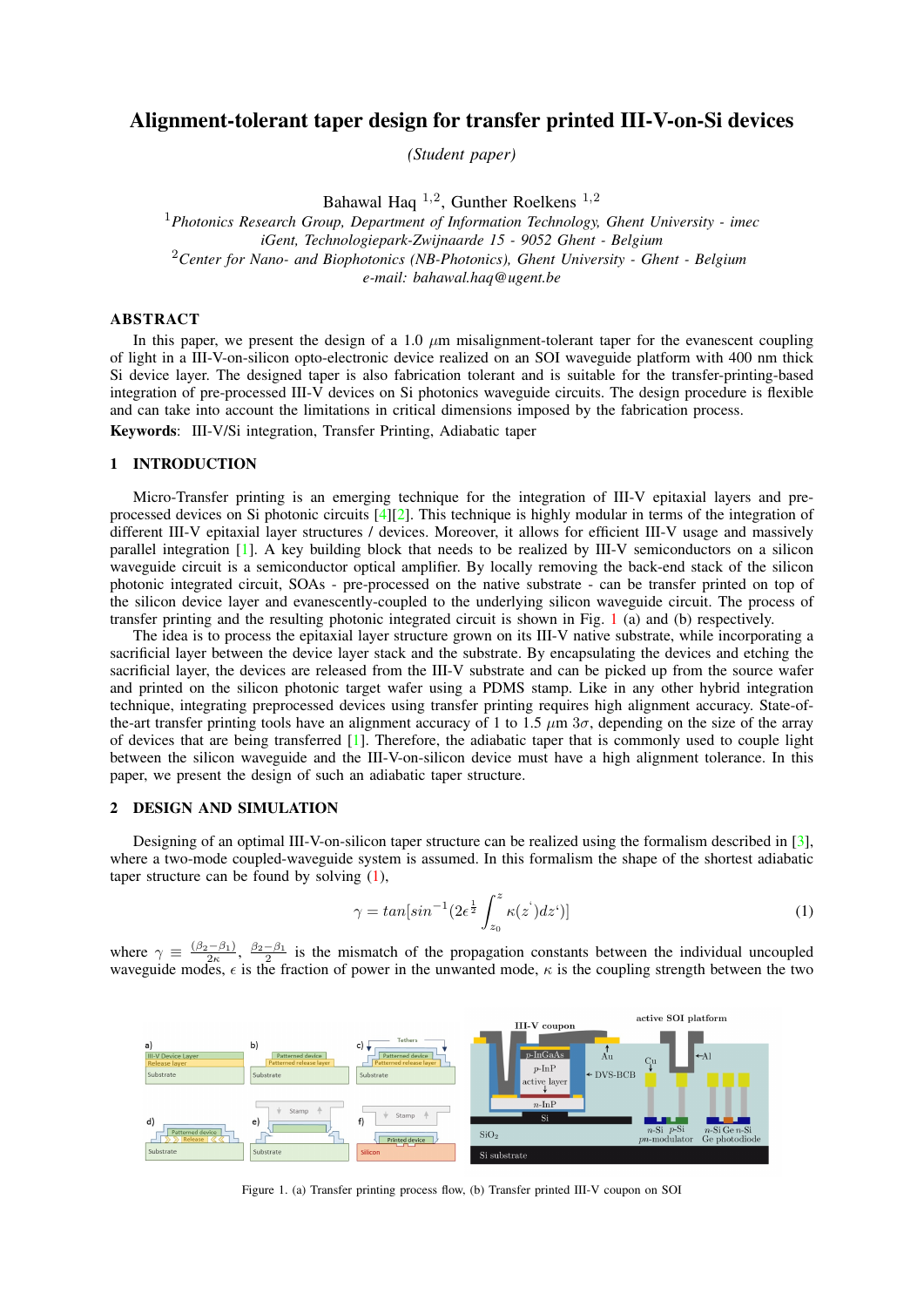

<span id="page-1-0"></span>Figure 2. (Left) Calculated values of  $\gamma$  for several waveguide width combinations of III-V and Si, (Right) Calculated values of  $\kappa$  in  $mm^{-1}$ 

waveguide modes ( $\kappa_{mp} = \frac{k_0^2}{2\beta} \int \int_{-\text{inf}}^{+\text{inf}} (n^{'2} - n_p^2) F_m * F_p dx dy$ , where  $F_m$  and  $F_p$  are the normalized eigen modes of the each uncoupled waveguide and must be normalized such that  $\int \int_{-\text{inf}}^{+\text{inf}} |F_m(x, y)|^2 dx dy = 1$ , where  $n'$  is the refractive index profile of the coupled waveguide system,  $n_p$  is the refractive index profile of the uncoupled waveguide and  $\beta$  is the propagation constant of the coupled mode). Equation [1](#page-0-1) gives us the optimal  $\gamma$  distribution along the length of the III-V and silicon taper structure, assumed to be along the z-axis. Subsequently, it can rewritten by assuming  $\kappa$  to be linearly varying between two consecutive points along z as

<span id="page-1-1"></span>
$$
z_N = \frac{\sin(\tan^{-1}\gamma_N)}{\epsilon^{\frac{1}{2}}(\kappa_{N-1} + \kappa_N)} - \frac{2}{\kappa_{N-1} + \kappa_N} \left[ \sum_{i=0}^{N-1} A_i \right] + z_{N-1} \tag{2}
$$

where  $z = z_N$  is a point N along the length of the taper that begins at  $z = z_0$ ,  $A_i = \frac{1}{2}(\kappa_{i-1} + \kappa_i)(z_i - z_{i-1})$ and  $\gamma_N$  is the value of  $\gamma$  at  $z = z_N$ . In order to design the taper structure  $\kappa$  and  $\gamma$  were calculated for all possible width combinations of III-V and silicon waveguide, assuming a lateral misalignment of  $1\mu$ m as the worst case. A standard III-V epitaxial stack used for evanescently-coupled optical amplifiers and lasers was used [\[4\]](#page-2-0). The device cross-section printed on SOI spin coated with BCB is shown in Fig. [1\(](#page-0-0)b). The DVS-BCB adhesive bonding layer thickness is assumed to be 60 nm for all calculations. The map of  $\gamma$  and  $\kappa$  is shown in Fig. [2.](#page-1-0) When  $\gamma$  is greater than 10, the III-V waveguide is wide and the Si waveguide is narrow, and light is mostly confined in the III-V waveguide and when  $\gamma$  is less than -10, the light is predominately confined in the Si waveguide. The zero contour line is the phase matching line and corresponds to III-V and Si widths at which the optical modes are phase matched. Now, we have the freedom to choose any set of III-V and Si width pairs from the contour map such that  $\gamma$  values goes from negative to positive crossing the zero line to realize a transition from the silicon waveguide to the III-V waveguide. Each chosen trajectory will correspond to a new taper structure. If, however, we choose the widths pairs that correspond to higher  $\kappa$  values, the taper coupling length can be shortened. After the selection, the values of  $\gamma$  and  $\kappa$  are inserted in [\(2\)](#page-1-1) and their location along the propagation direction  $z$  is calculated, thereby defining the taper geometry.

However, there is one more criterion that the adiabatic Si and III-V taper should follow in order to avoid power coupling into higher order modes. The local half angle of the Si and III-V taper must follow  $\theta < \frac{\lambda_0}{2W n_{eff}}$ . This means that the tapering should be slower than the diffraction of the fundamental mode of each waveguide. After taking into account both the aformentioned adiabacity criteria and choosing a set of III-V and taper width pairs, shown by the dashed white line in Fig. [2,](#page-1-0) the taper shape calculated from [\(2\)](#page-1-1) was exported into a 3D EME solver and the power coupling between Si and III-V was simulated. The taper shape and the simulated coupling with respect to lateral misalignment is shown in Fig. [3.](#page-2-4) The III-V waveguide width varies from 0.51  $\mu$ m to 3.2  $\mu$ m whereas the silicon tapers from 3  $\mu$ m to 0.2  $\mu$ m. The taper is 225  $\mu$ m long. The coupling efficiency drops to -3 dB at 1.2  $\mu$ m lateral misalignment.

During the processing, the width of the taper structure can vary, therefore, the design should have, besides good alignment tolerance, also a good fabrication tolerance. In particular, the isotropic etching of the QWs can lead to a width of the QWs narrower than designed. The effect of the variation of the III-V layer stack width including QWs and QWs width alone, while the tapers are 1  $\mu$ m misaligned, is shown in Fig. [4\(](#page-2-5)a) and Fig. [4\(](#page-2-5)c). The coupling efficiency doesn't changes rapidly in case of widening of the taper and QWs as compared to narrowing. Moreover, the coupling efficiency decreases less than 1 dB for a reduction of the width by 250 nm from the design width. The coupling efficiency changes much more rapidly if the thickness of n-InP and BCB is reduced shown in Fig. [4\(](#page-2-5)c) and Fig. 4(d), respectively. This is due to the change in  $\kappa$  between the III-V and Si waveguide. The impact of a layer thickness increase is less than in case of a decrease.